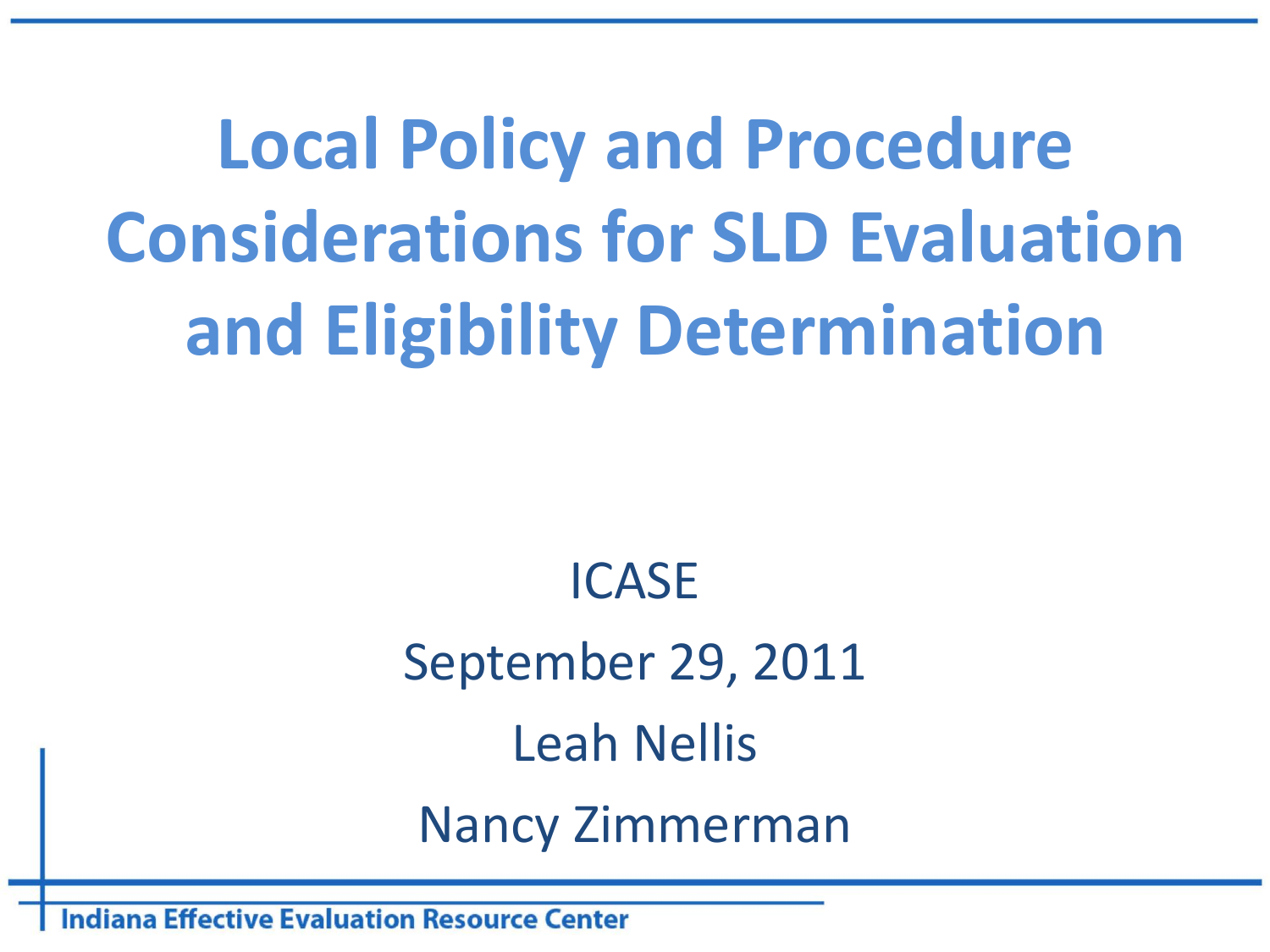## Overview of Today's Presentation

- Introduce new resource document, *Considerations in Specific Learning Disability Evaluation and Eligibility Determination,*
- Highlight key considerations that are important for local policies and procedures,
- Share resources and further opportunities to support development of local to practices.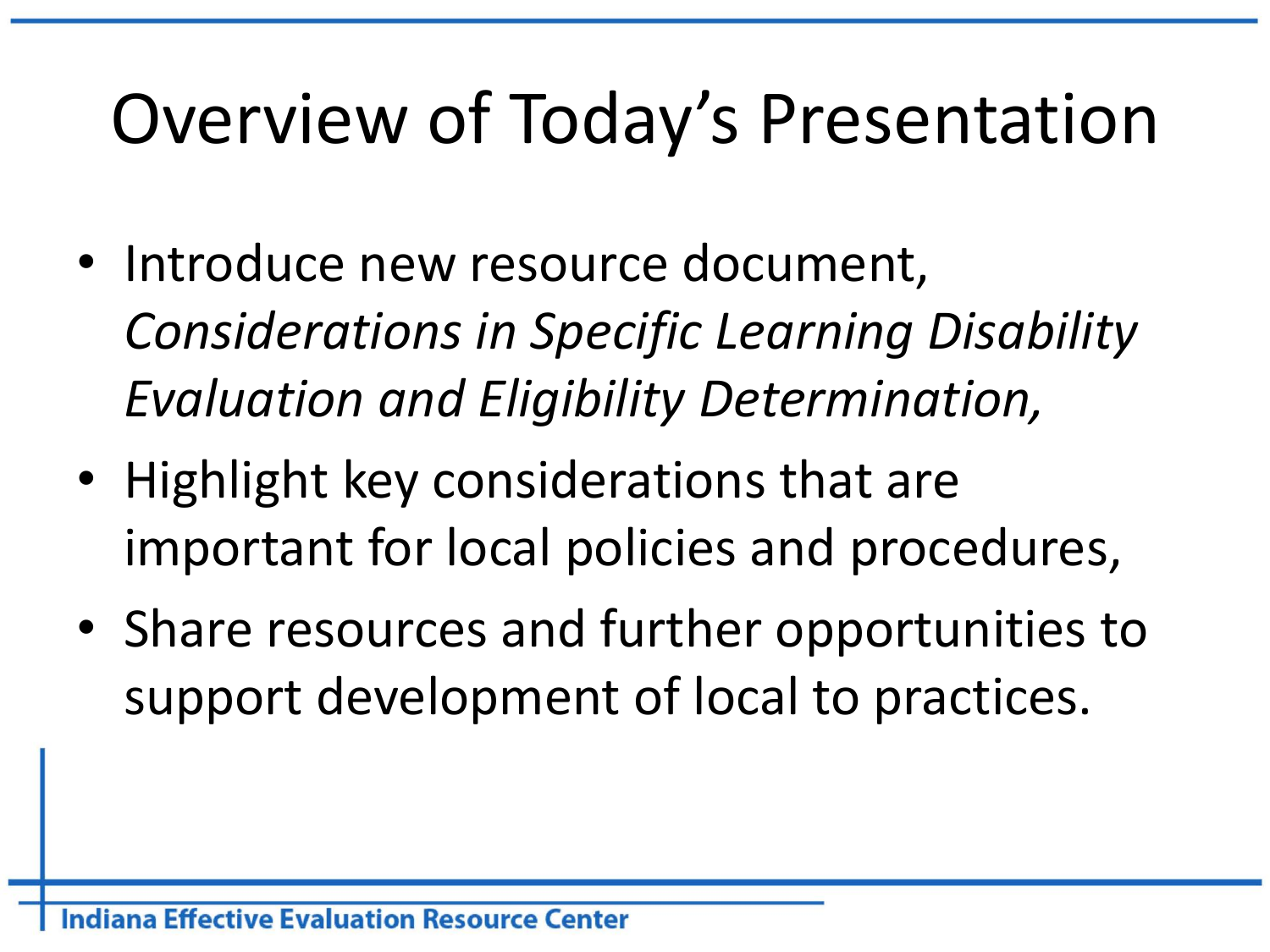### **The Dimensions of Effective Evaluation Processes**

**It is essential that evaluations address more than regulatory requirements and the mere presence of a disability to fully understand a student's needs so that an effective Individualized Education Program (IEP) can be developed and student learning outcomes achieved (Rebhorn & Kupper, 2007).** 

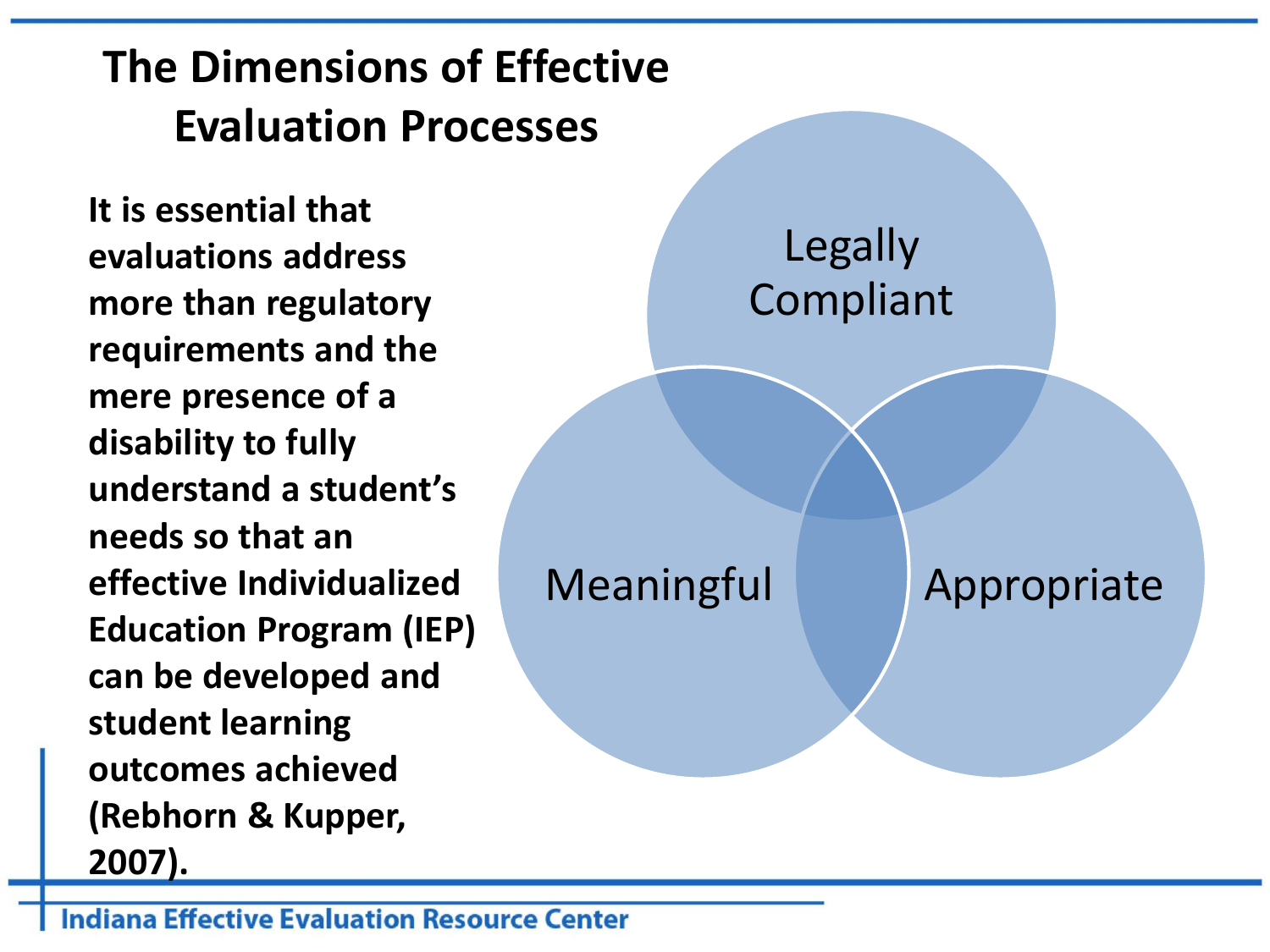## **CONSIDERATIONS DOCUMENT**

A brief introduction into the document and the accompanying resource materials.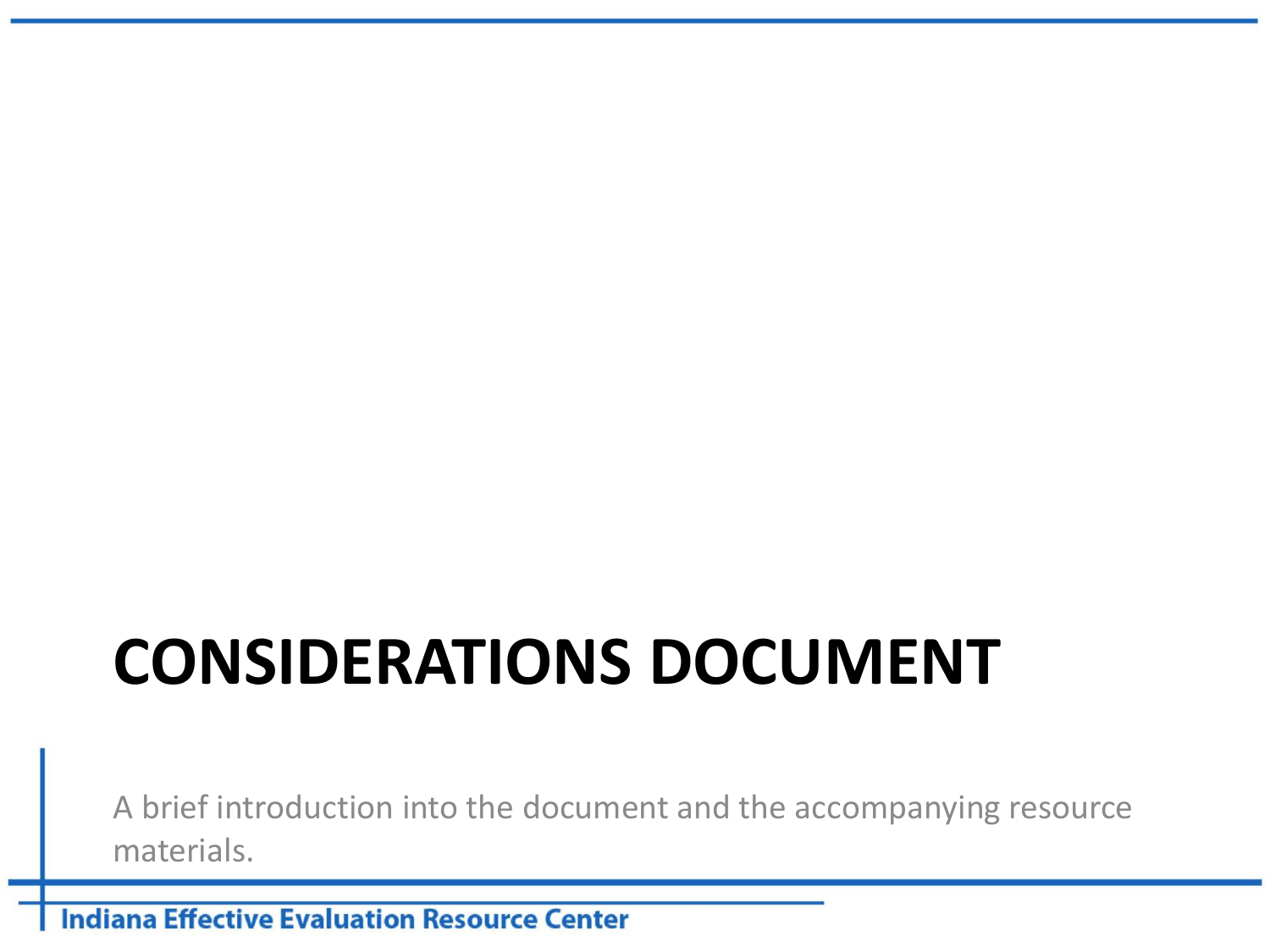#### **Considerations Document**

**Available at [www.indstate.edu/blumberg/evaluation](http://www.indstate.edu/blumberg/evaluation)**

#### **Includes:**

•**SLD evaluation requirements**

- •**Elements of Eligibility**
- •**FAQ (based on state survey)**
- •**Exclusionary Factors**
- •**Example SLD Checklist**

CONSIDERATIONS IN SPECIFIC LEARNING DISABILITY EVALUATION AND ELIGIBILITY DETERMINATION

JUNE 2011 EFFECTIVE EVALUATION RESOURCE CENTER BLUMBERG CENTER FOR INTERDISCIPLINARY STUDIES IN SPECIAL EDUCATION INDIANA STATE UNIVERSITY

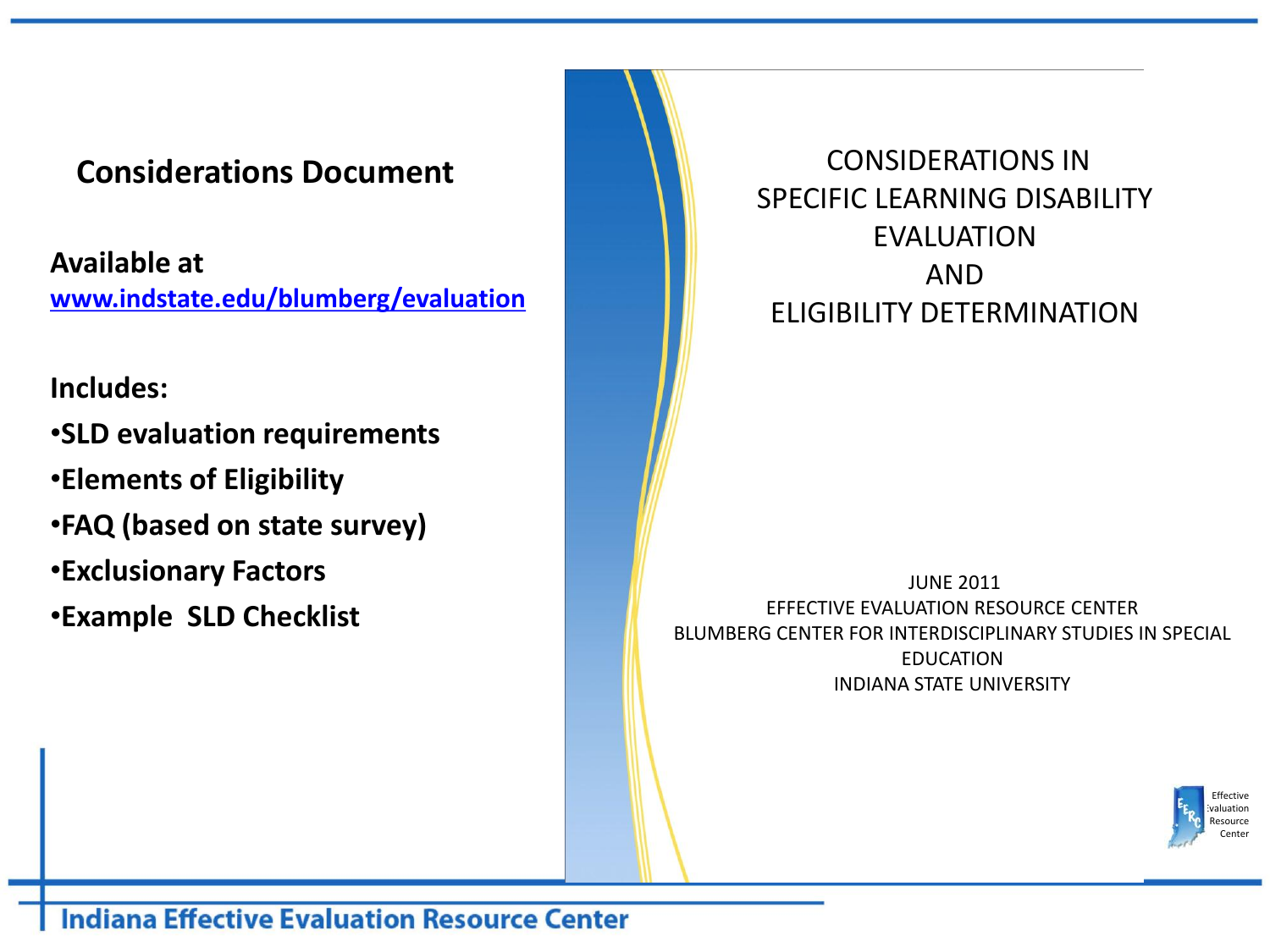# "Considerations"

- "the act or an instance of considering; giving careful thought; deliberation; contemplation,
- Offered for use at the local level to help inform discussions and practices related to specific learning disabilities,
- Not definitive, because of continual debate and conversation in the professional literature. Founded in Article 7 and existing federal/state guidance.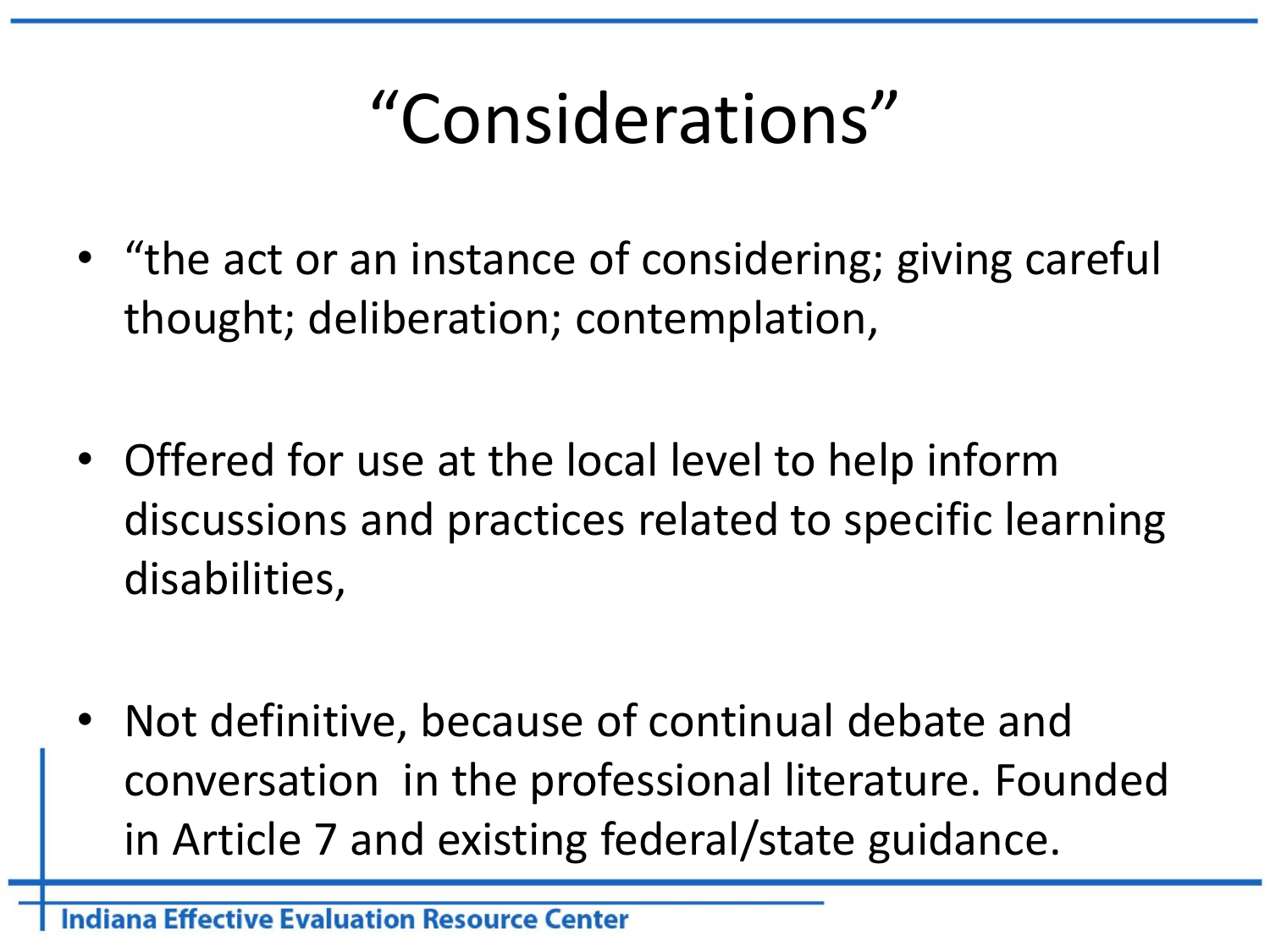# Elements of SLD Eligibility Determination

- 511 IAC 7-41-12(a)
- Five Elements of Determination
	- Two Inclusionary Criteria specific to SLD
	- Two Exclusionary Criteria specific to SLD
	- One General Criteria applies to all eligibility categories
	- All 5 necessary for eligibility determination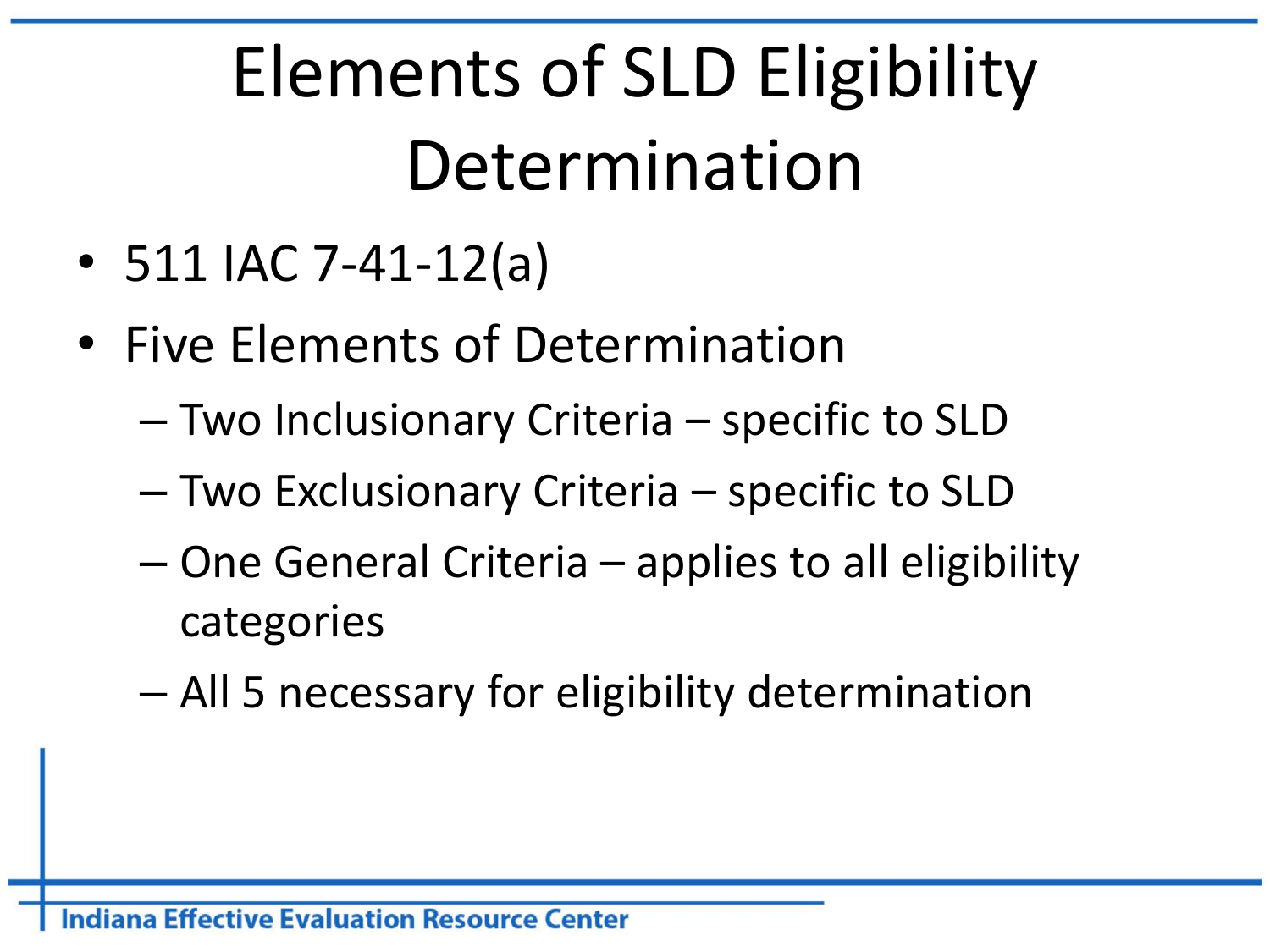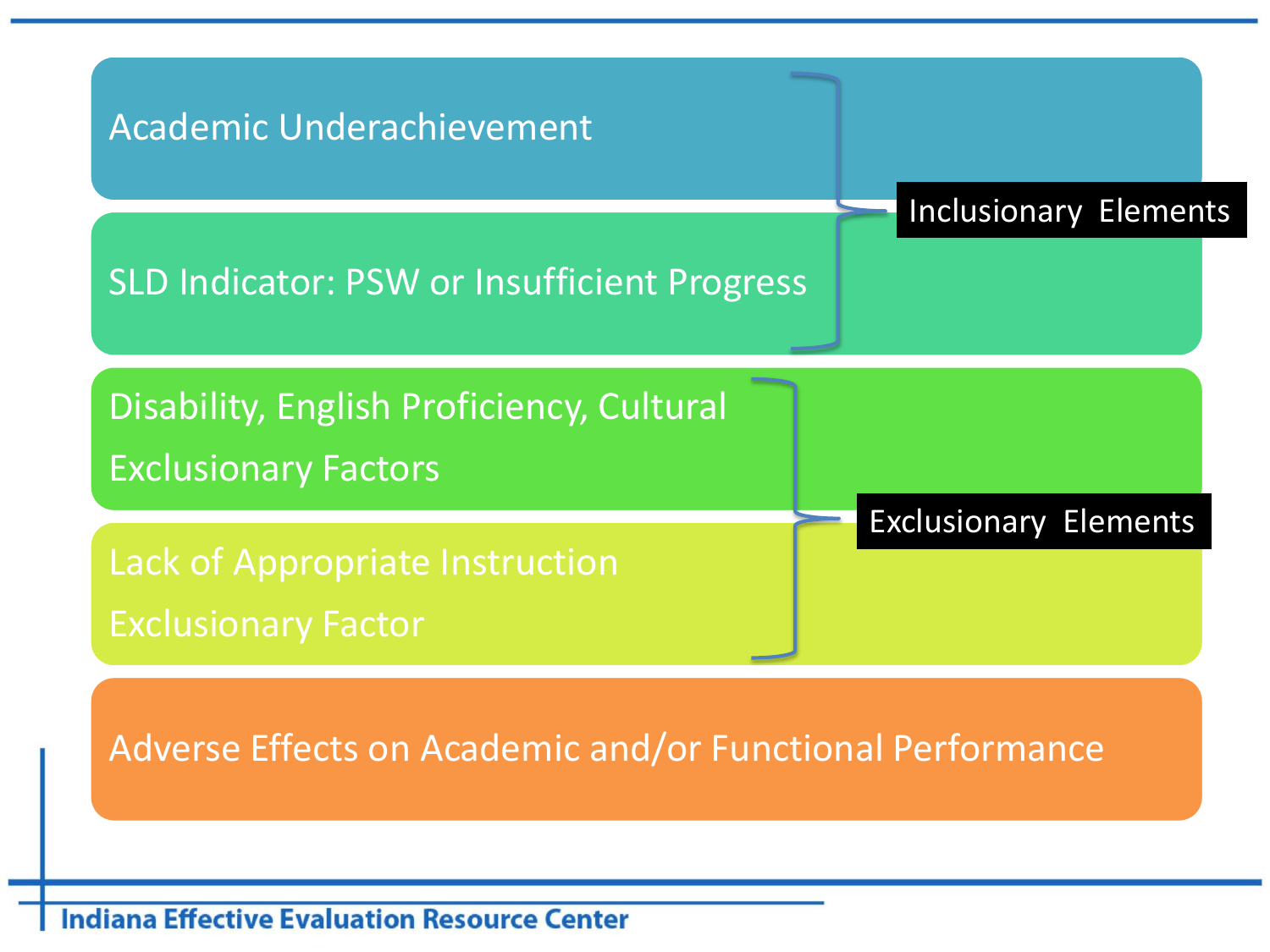### **SLD Indicator**

Can be demonstrated through one of two approaches  $-$ 

- 1. Insufficient Progress
- 2. Patterns of Strengths/Weakness (PSW)

Decision about which approach is to be used can be made at the student-level. This decision is critical when planning the evaluation and preparing the written notice.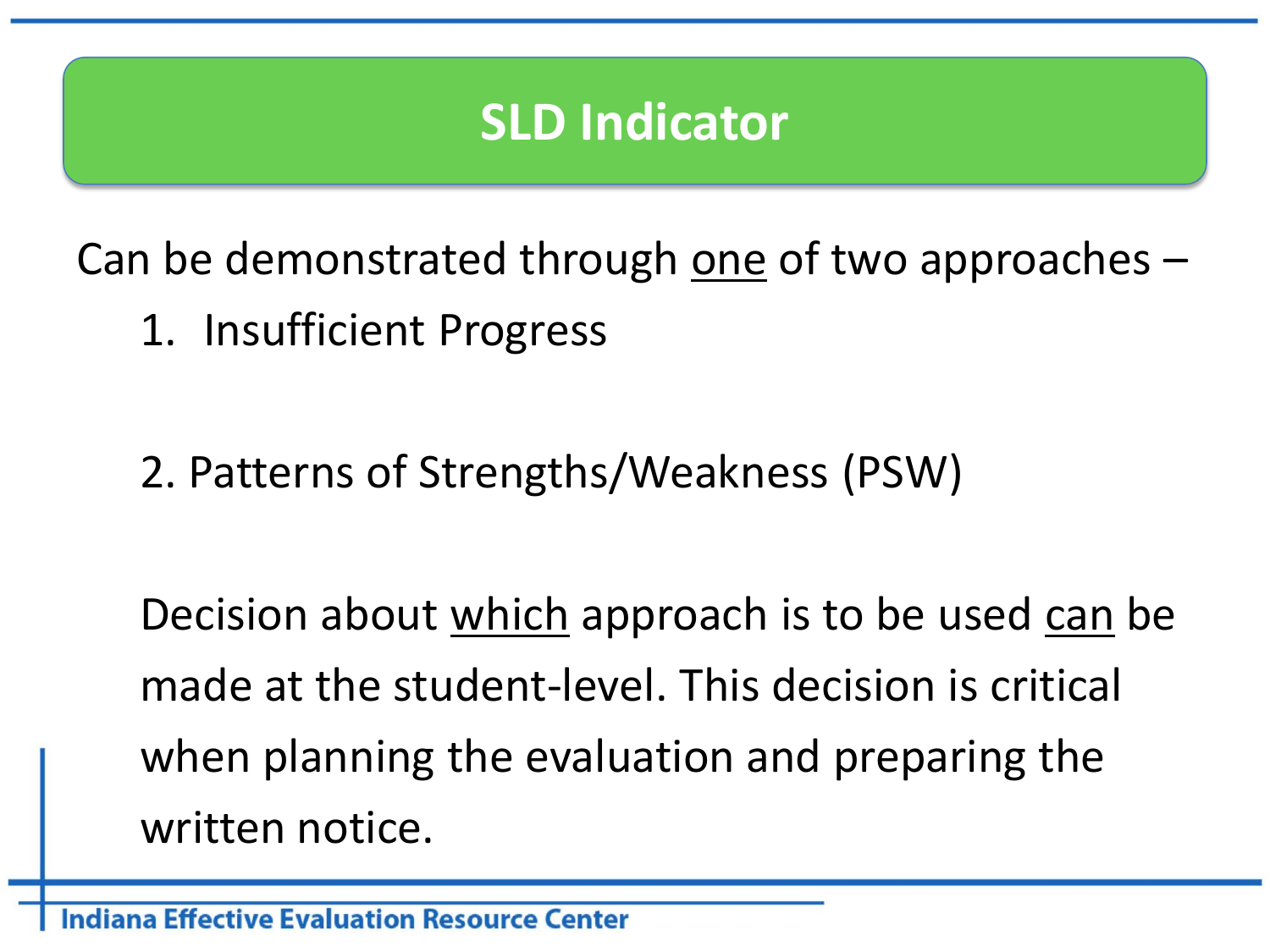### **SLD Indicator:**  *Considerations*

### **Insufficient Progress**

- Written notice of intervention, 511 IAC 7-40-2(f), complete and provided to parent,
- Interventions aligned to student's specific needs,
- Evidence of intervention implementation integrity,
- Sufficient and technically adequate progress data,
- Progress data indicates normative discrepancy.

### **Patterns of Strength/Weakness**

- Pattern regarded as "relevant to identification of SLD",
- Pattern relevant to performance or achievement, or both, relative to age, state grade level standards, or intellectual development,
- Research basis for model used to operationalize PSW.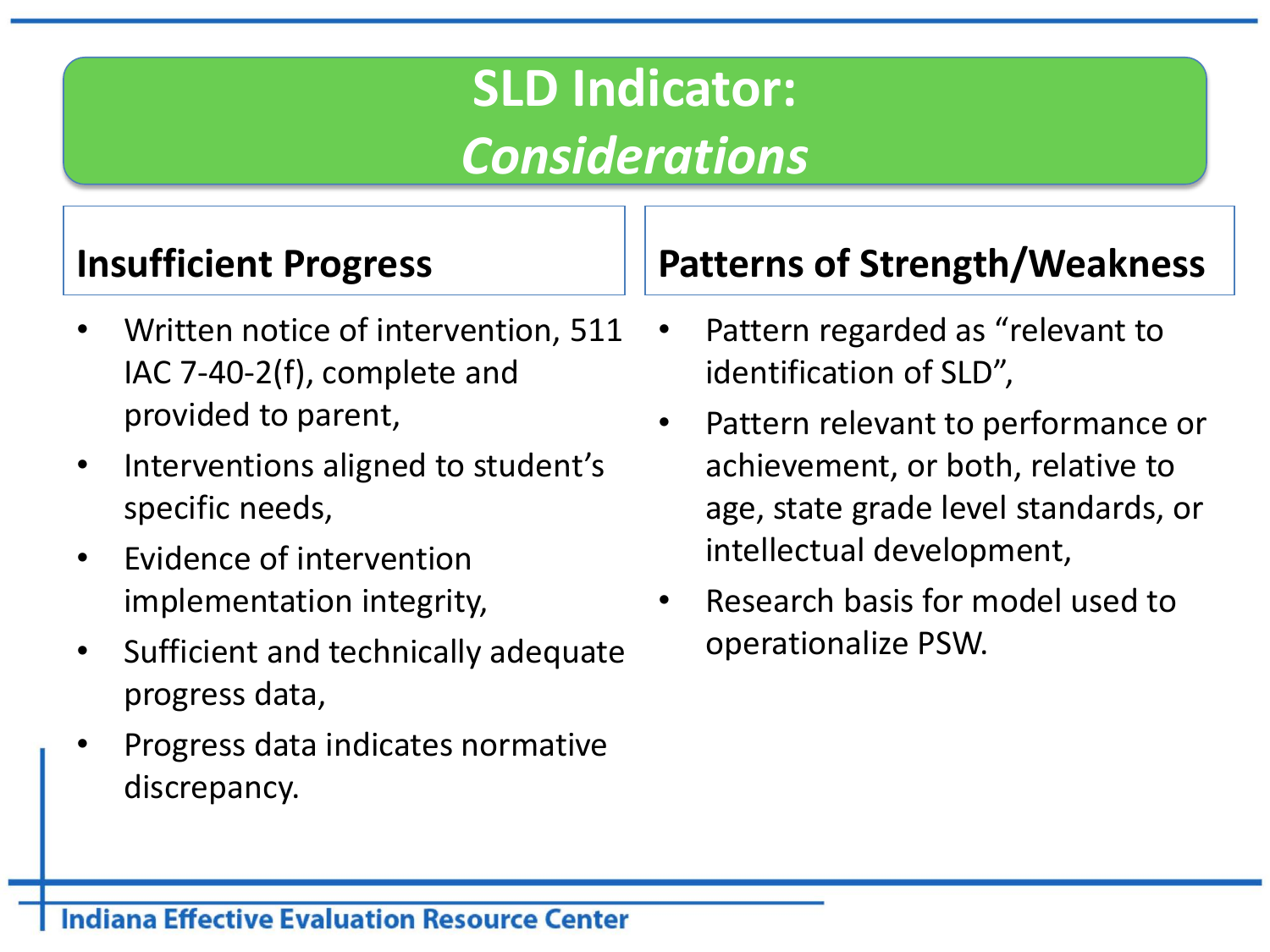# Using Evaluation Information to Inform Eligibility

…**Data** from various and multiple **sources** collected during the evaluation are.......

…..interpreted using locally determined guidelines or *criterion* and used to provide......

> *…..Evidence* of meeting the eligibility criteria…..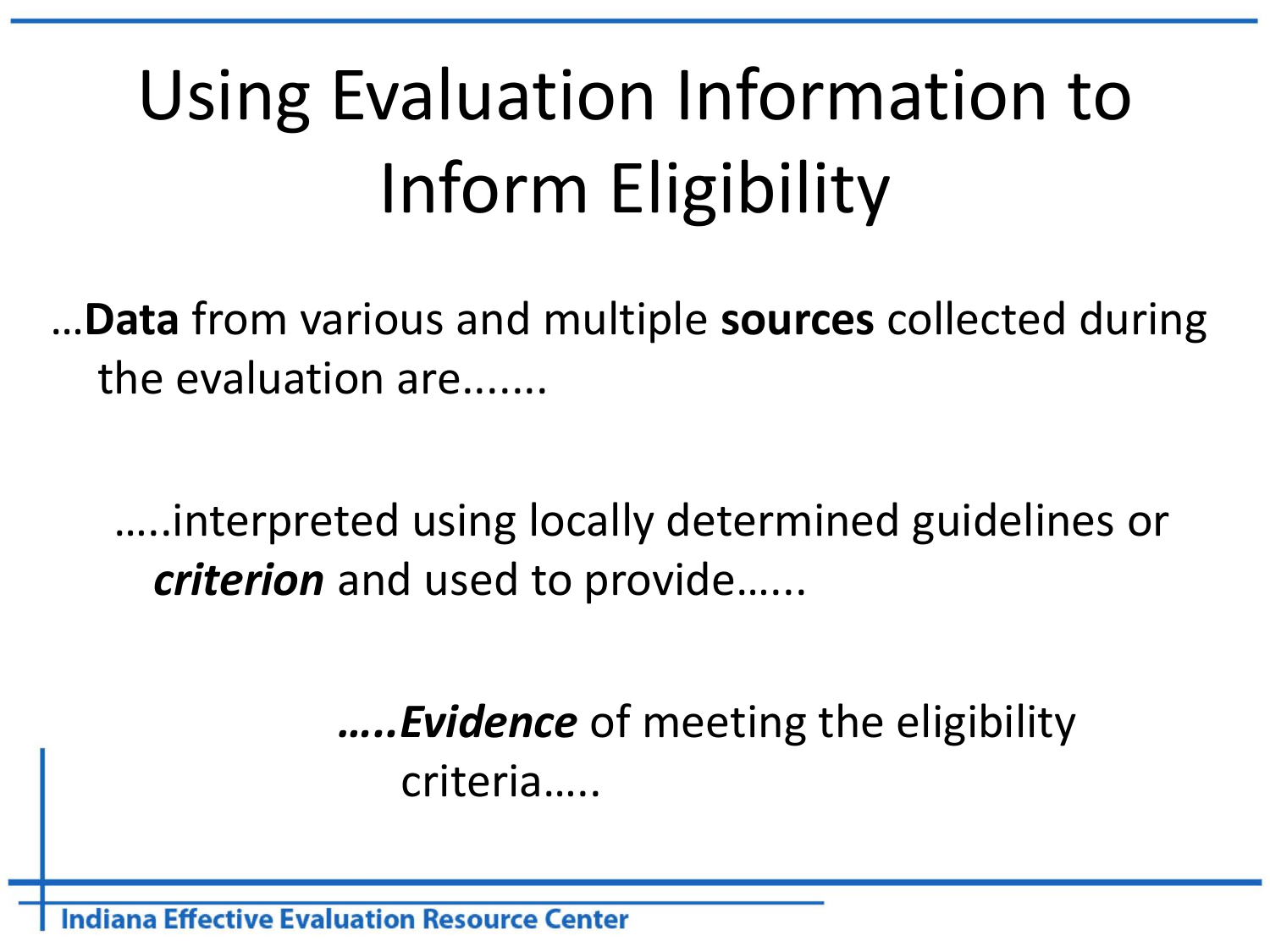| 1. Evidence of <i>Eligibility Criteria</i><br><b>No</b><br>Yes                       |                                                                                                                                                                                                       |                                                              |
|--------------------------------------------------------------------------------------|-------------------------------------------------------------------------------------------------------------------------------------------------------------------------------------------------------|--------------------------------------------------------------|
| Evidence                                                                             | Criteria/Explanation                                                                                                                                                                                  | <b>Data Sources</b>                                          |
| A.<br><b>B.</b><br>$\mathsf{C}.$<br>D.                                               | Α.<br><b>B.</b><br>C.<br>D.                                                                                                                                                                           |                                                              |
| Locally identified<br>indicators that<br>operationalize the<br>eligibility criteria. | The criteria that will be<br>applied to the evaluation<br>data, which is<br>summarized in the<br>educational evaluation<br>report, to determine<br>whether the indicators of<br>evidence are present. | The sources from which<br>data was collected or<br>obtained. |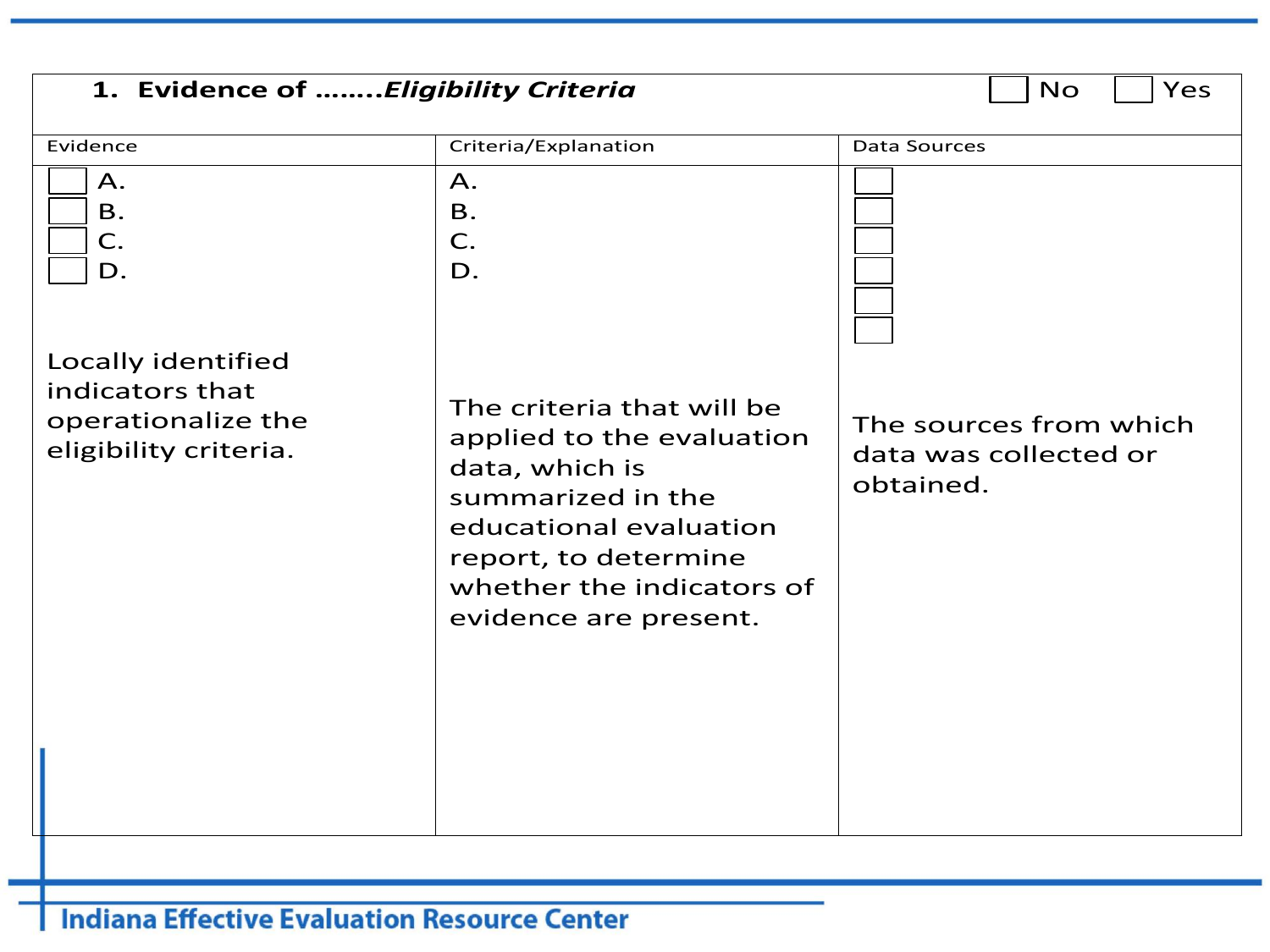### For Illustration and Demonstration Purposes Only

#### **1. Evidence of Underachievement Relative to Age or Grade**

| Evidence                                                                                                                                                                                                                          | Criteria/Explanation                                                                                                                                                                                                                                                                                                                                                                                  | Data Sources                                                                                                                                                                                                                       |
|-----------------------------------------------------------------------------------------------------------------------------------------------------------------------------------------------------------------------------------|-------------------------------------------------------------------------------------------------------------------------------------------------------------------------------------------------------------------------------------------------------------------------------------------------------------------------------------------------------------------------------------------------------|------------------------------------------------------------------------------------------------------------------------------------------------------------------------------------------------------------------------------------|
| A. Student's level of academic<br>performance below expected level<br>and significantly below that of<br>peers.<br>B. Student's rate of learning<br>significantly different from that of<br>peers.<br>C. Evidence of convergence. | A: Based on most recent<br>assessment (not more than 1 year<br>old), performance is below the $12th$<br>percentile<br>B. Student's progress in area of<br>concern is less than that<br>demonstrated by age or grade<br>peers.<br>C. Assessment data from at least 2<br>assessment sources converge, or<br>are in agreement, and indicate<br>underachievement in one, or more,<br>of the areas of SLD. | ISTEP+<br>Districtwide assessment data<br>Schoolwide assessment data<br>Classroom performance data<br>Group intervention data<br>Norm-referenced and criterion-<br>referenced assessments<br>Observation<br>Other, please specify: |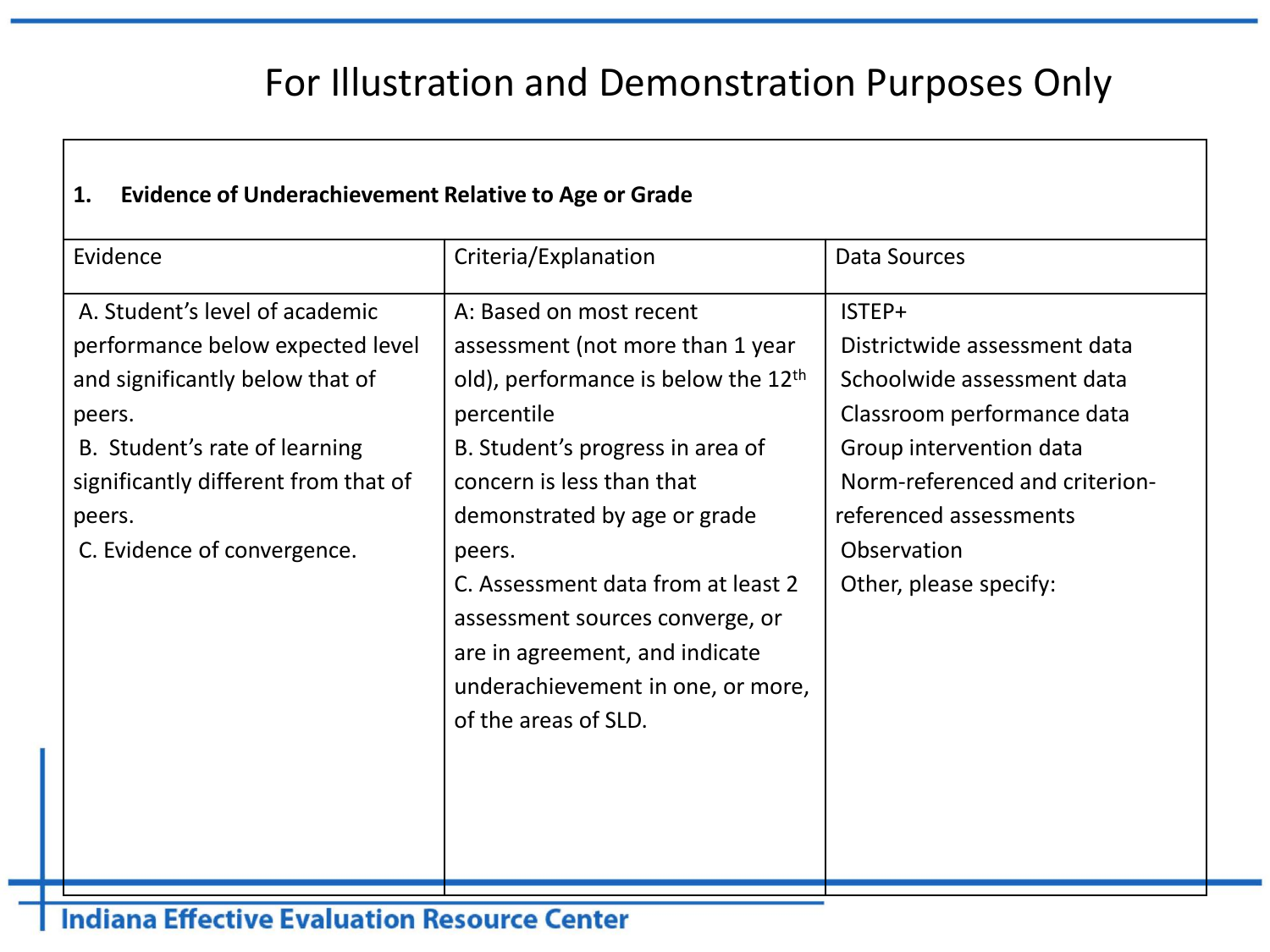#### **Accompanying Resource:**

**A "For Illustration Purposes" document provides an example of a district SLD eligibility worksheet. It provides examples of necessary evidence, data sources, and corresponding criteria.** 

| 1. Evidence of Underachievement Relative to Age or Grade<br>$\n  No\n  Yes\n$                                                                                                                                                                                                                                                                                                                                                                                                                                                                                                                  |                                                                                                                                                                                                                                                                                                                                                                                                        |                                                                                                                                                                                                                                                             |
|------------------------------------------------------------------------------------------------------------------------------------------------------------------------------------------------------------------------------------------------------------------------------------------------------------------------------------------------------------------------------------------------------------------------------------------------------------------------------------------------------------------------------------------------------------------------------------------------|--------------------------------------------------------------------------------------------------------------------------------------------------------------------------------------------------------------------------------------------------------------------------------------------------------------------------------------------------------------------------------------------------------|-------------------------------------------------------------------------------------------------------------------------------------------------------------------------------------------------------------------------------------------------------------|
| Evidence                                                                                                                                                                                                                                                                                                                                                                                                                                                                                                                                                                                       | Criteria/Explanation                                                                                                                                                                                                                                                                                                                                                                                   | Data Sources                                                                                                                                                                                                                                                |
| A. Student's performance below<br>grade level on ISTEP+.<br>B. Student's performance below<br>grade level on districtwide assessments<br>(note if not applicable).<br>C. Student's performance below<br>expected level on other norm-<br>referenced assessments (note if not<br>applicable/not given).<br>D. Student's performance below<br>expected level on criterion-referenced<br>assessments (note if not applicable/not<br>given).<br>E. Data from at least 2 assessment<br>sources converge and indicate<br>underachievement in one of the areas<br>of SLD.<br>F. Other, please specify | A. Most recent assessment, not more<br>than 1 year old, below ## percentile<br>$(e.g., 12th)$ .<br>B. Below ## percentile, specified<br>discrepancy ratio, % delay, absolute<br>difference.<br>C. Below ## percentile, specified<br>standard score, absolute difference.<br>D. Below ## percentile, specified score.<br>2. SLD Indicator: Insufficient Progress or Patterns of Strength/Weakness       | ISTEP+<br>Districtwide assessment data<br>Schoolwide assessment data<br>Classroom performance data<br>Group intervention data<br>Norm-referenced and criterion-<br>referenced assessments<br>    No     Yes                                                 |
|                                                                                                                                                                                                                                                                                                                                                                                                                                                                                                                                                                                                |                                                                                                                                                                                                                                                                                                                                                                                                        |                                                                                                                                                                                                                                                             |
| Evidence<br><b>Insufficient Progress</b><br>A. Supplemental intervention<br>provided prior to or during evaluation.<br>$\Box$ B. Supplemental intervention<br>matched to student need(s).<br>$\Box$ C. Supplemental intervention<br>provided as designed.<br>$\Box$ D. Sufficient and appropriate<br>progress monitoring data collected.<br>$\vert \ \vert$ E. Lack of progress demonstrated<br>during the intervention period.<br>F. Other, please specify                                                                                                                                    | Criteria<br>A. Notification of Intervention and<br>intervention plan.<br>B. Evidence of alignment between<br>student need and provided intervention.<br>C. Evidence of intervention<br>implementation integrity.<br>D. Minimum number of data points.<br>E. Criteria for determining lack of<br>progress specified in advance that<br>involves comparison of actual and<br>expected rates of progress. | Data Sources<br><b>Cumulative Record</b><br>Social/developmental history<br>Schoolwide assessment data<br>Classroom performance data<br>Intervention documentation<br>Progress monitoring data and graph<br>Teacher/Parent/Student Interview<br>Observation |
| Patterns of Strength/Weakness<br>A. Normative weaknesses in<br>academic areas of difficulty.<br>B. Normative weaknesses in<br>corresponding areas of cognitive<br>abilities.<br>$\Box$ C. Average, near average, abilities in<br>remaining academic/cognitive areas.<br>□ D. Pattern of S and W relevant to<br>SLD.                                                                                                                                                                                                                                                                            | A. Specified standard scores or ranges.<br>B. Specified standard scores or ranges -<br>degree of relationship with area of<br>concern.<br>C. Specified standard scores or ranges.                                                                                                                                                                                                                      | Norm-referenced achievement data<br>Norm-referenced cognitive<br>assessment<br>Schoolwide assessment data<br>Classroom performance data                                                                                                                     |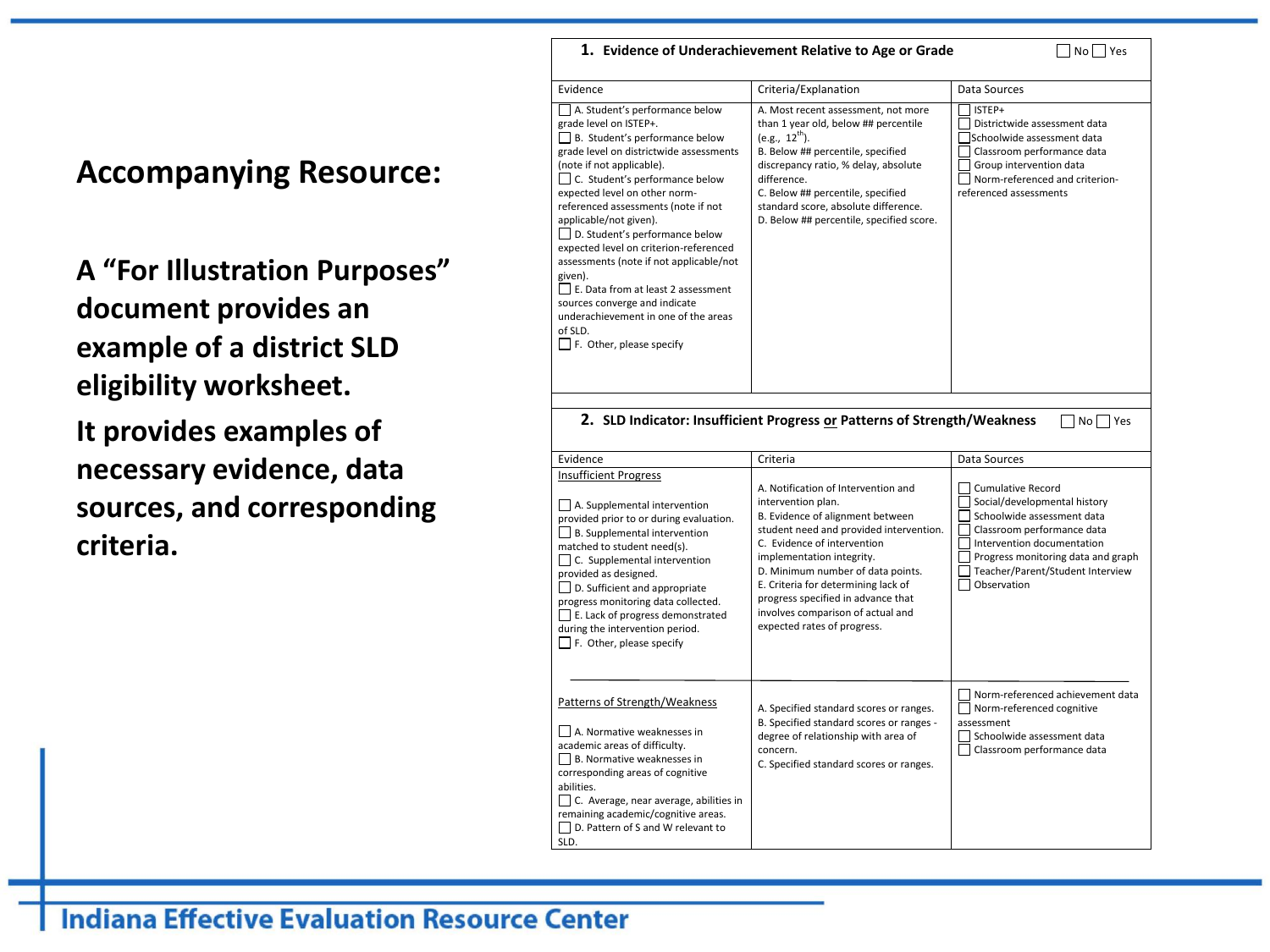#### **Specific Learning Disability (SLD) Certification**

The Multidisciplinary Team members are required by Indiana's Article 7 (511 IAC 7-40-5(g)(2)(C)) to sign this document to certify their individual opinions for the Case Conference Committee, as to whether or not they believe this student has a Specific Learning Disability, and the basis for having that opinion. A team member who does not agree with the findings of the Educational Evaluation must attach a separate opinion statement.

#### **Accompanying Resource:**

**Evidence and data sources can be added to this document, which could then be used as the SLD Written Certification.** 

**This document is a Word document and can be downloaded and modified by schools.** 

| 1. Evidence of Underachievement Relative to Age or Grade<br>$\Box$ No<br>$ $ Yes                                                                              |                                                           |  |
|---------------------------------------------------------------------------------------------------------------------------------------------------------------|-----------------------------------------------------------|--|
| Evidence                                                                                                                                                      | Data Sources                                              |  |
| ٦а.<br>ΠВ.<br>C.<br>Пp.                                                                                                                                       | ٦а.<br>7 в.<br>٦c.<br>ヿD.                                 |  |
|                                                                                                                                                               |                                                           |  |
| 2. Evidence of Insufficient Progress OR Pattern of Strengths/Weakness                                                                                         | $\Box$ No $\Box$ Yes                                      |  |
| Evidence                                                                                                                                                      | Data Sources                                              |  |
| <b>Insufficient Progress</b>                                                                                                                                  | <b>Insufficient Progress</b>                              |  |
| IIA.<br><b>B.</b><br>C.<br>$\Box$ D.                                                                                                                          | A.<br>7 в.<br>ヿc.<br>$\Box$ D.                            |  |
| Patterns of Strength/Weakness<br>ΠA.<br>Πв.<br>C.<br>Пp.                                                                                                      | Patterns of Strength/Weakness<br>٦а.<br>Πв.<br>ヿc.<br>ПD. |  |
|                                                                                                                                                               |                                                           |  |
| 3. Evidence that Exclusionary Factors: Disabilities, English Proficiency, and Culture are NOT Primary<br><b>Factor for Underachievement.</b><br>$No \Box Yes$ |                                                           |  |
| Evidence<br>٦а.<br>7 в.<br>1 c.<br>IID.                                                                                                                       | Data Sources<br>٦а.<br>7 в.<br>٦c.<br>∩D.                 |  |
|                                                                                                                                                               |                                                           |  |
| 4. Evidence that Exclusionary Factor: Lack of Appropriate Instruction is NOT Primary Factor for<br>Underachievement.<br>No Yes                                |                                                           |  |
| Evidence                                                                                                                                                      | Data Sources                                              |  |
| コ A.                                                                                                                                                          | O A.                                                      |  |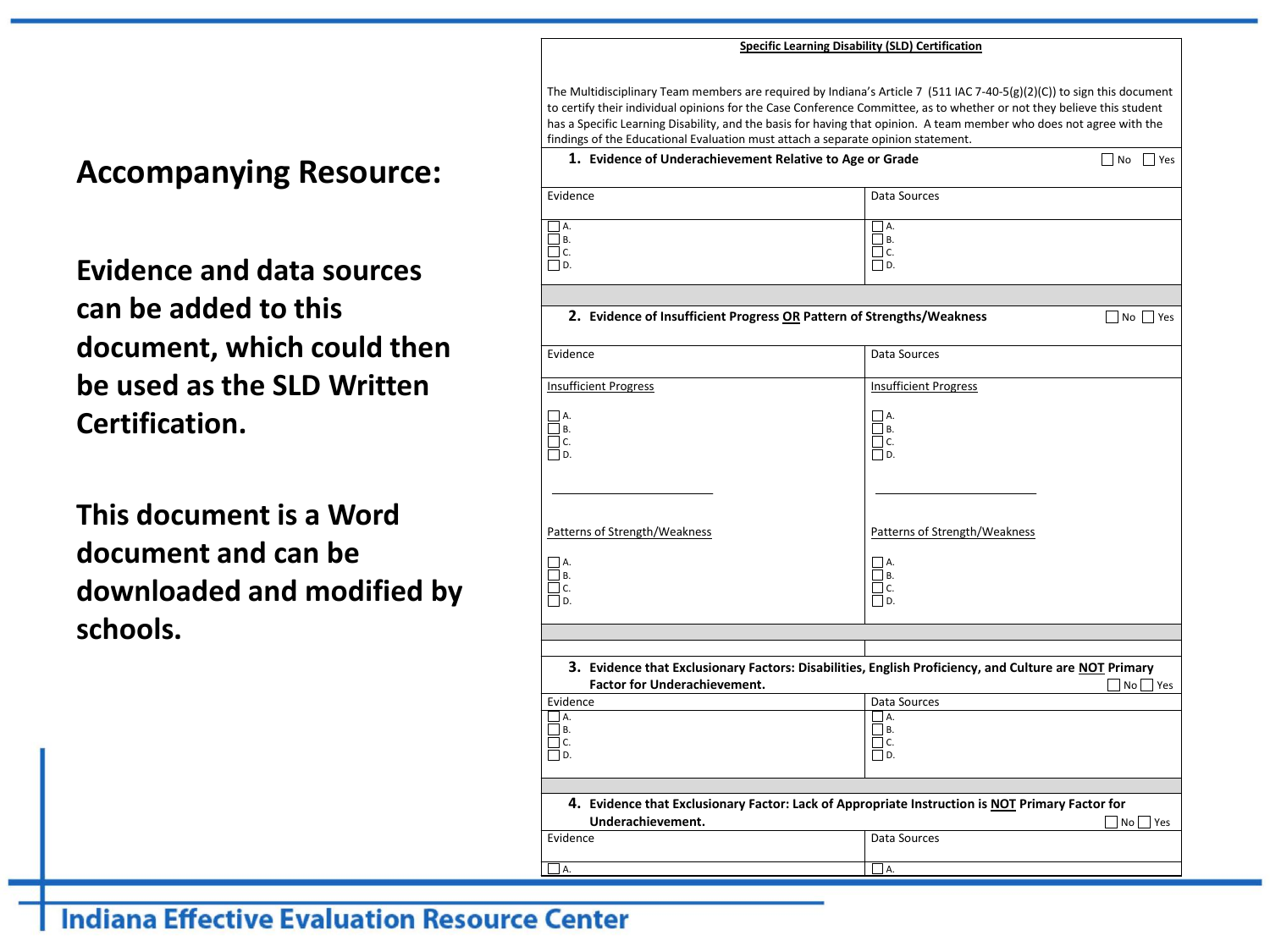## **TOP TEN CONSIDERATIONS FOR LOCAL POLICIES AND PROCEDURES**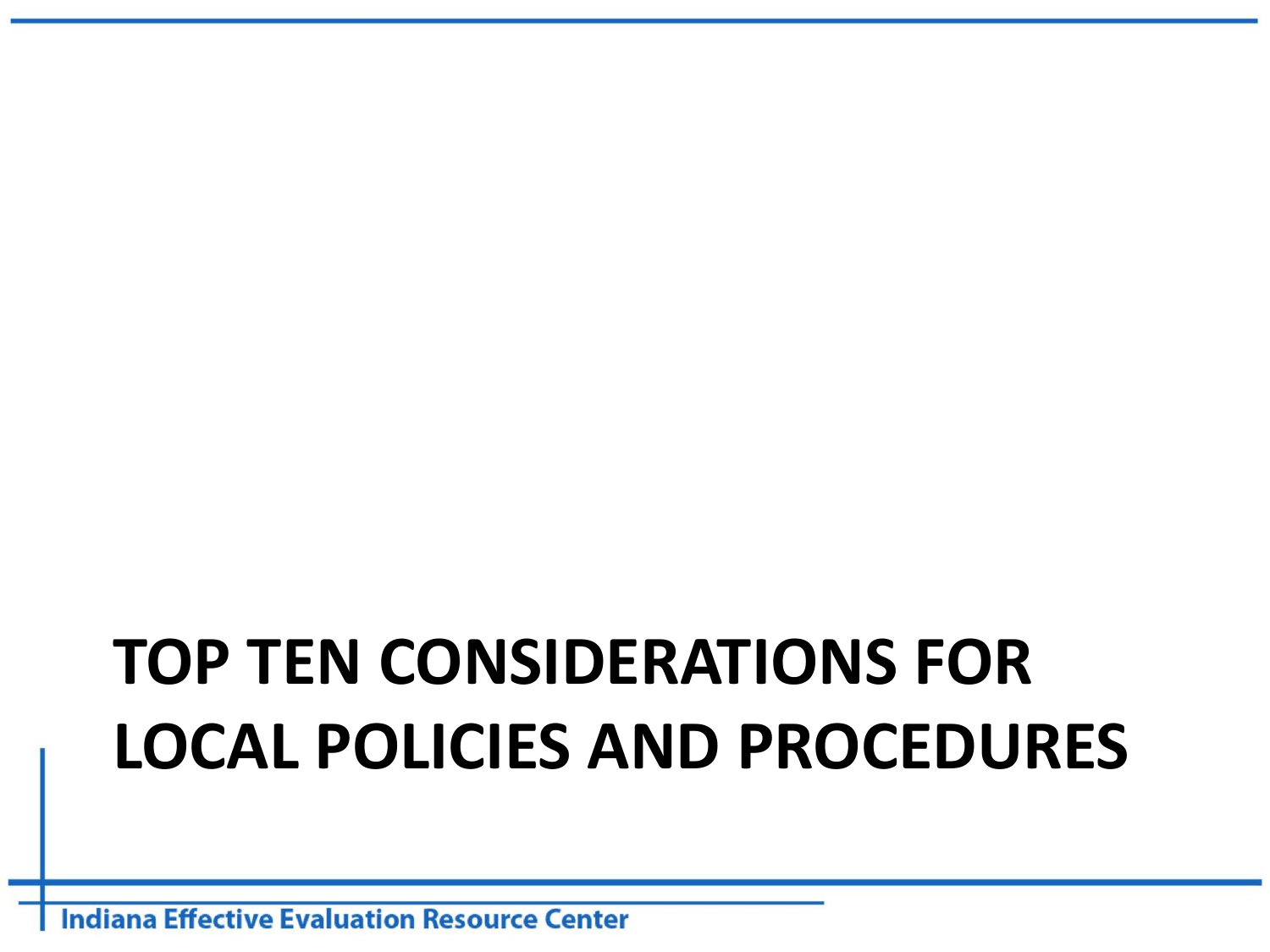# Why?

- Facilitates shared understanding among staff, families, and community agencies;
- Supports consistency of practice;
- Provides local guidance for compliance purposes;
- Aligns with Article 7 requirements for written procedures related to evaluation and reevaluation - 511 IAC 7-40-3(c)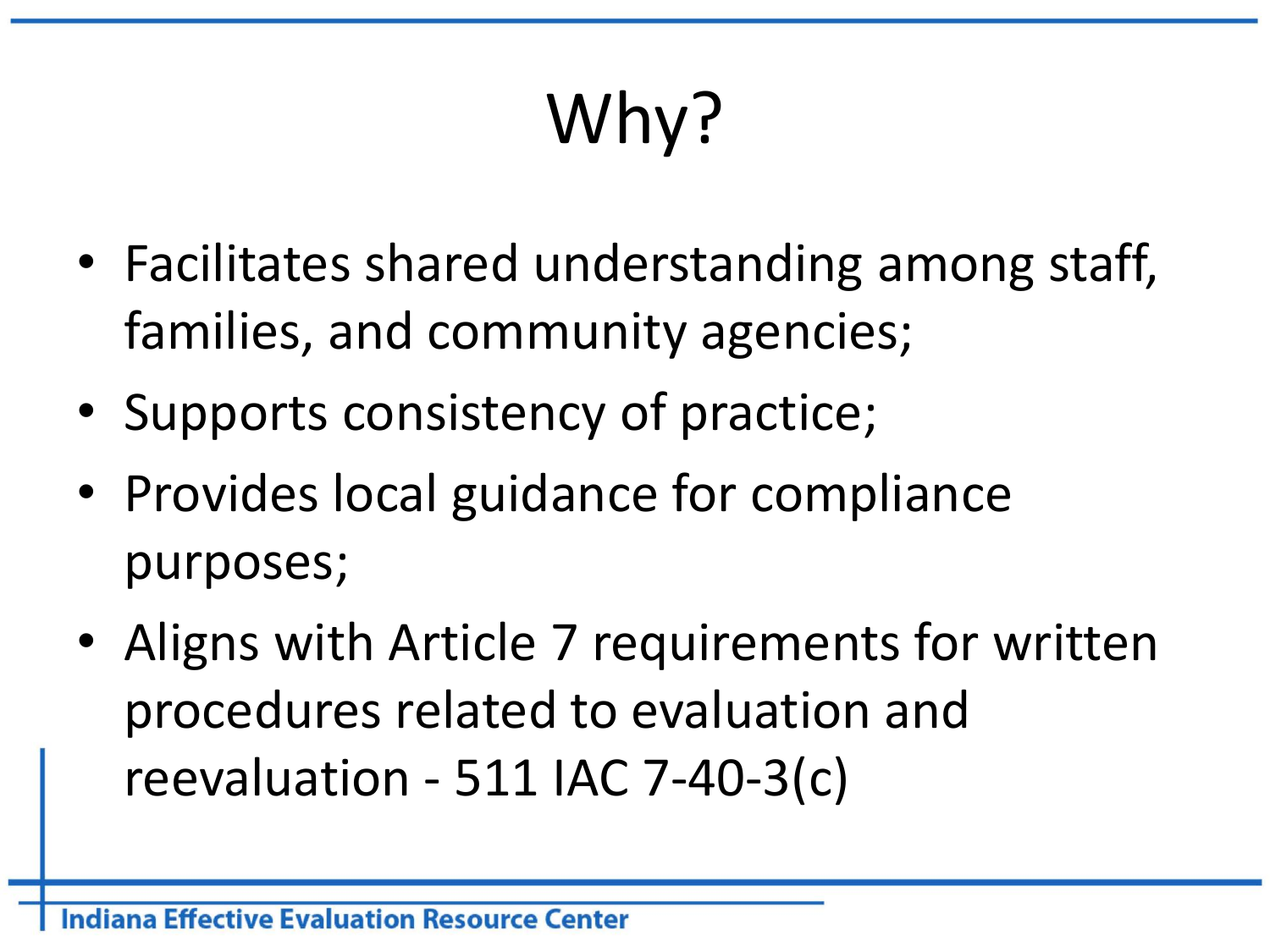# Implications for Multidisciplinary Teams – Roles & Activities

- Review referral and consider existing information,
- Identify suspected disabilities and hypotheses for student's difficulties,
- Determine which evaluation requirements are already fulfilled and which require assessment/collection during the evaluation,
- Create an individualized plan for evaluation that is communicated in the written notice, and
- Communicate evaluation results and conclusions effectively through the educational evaluation report.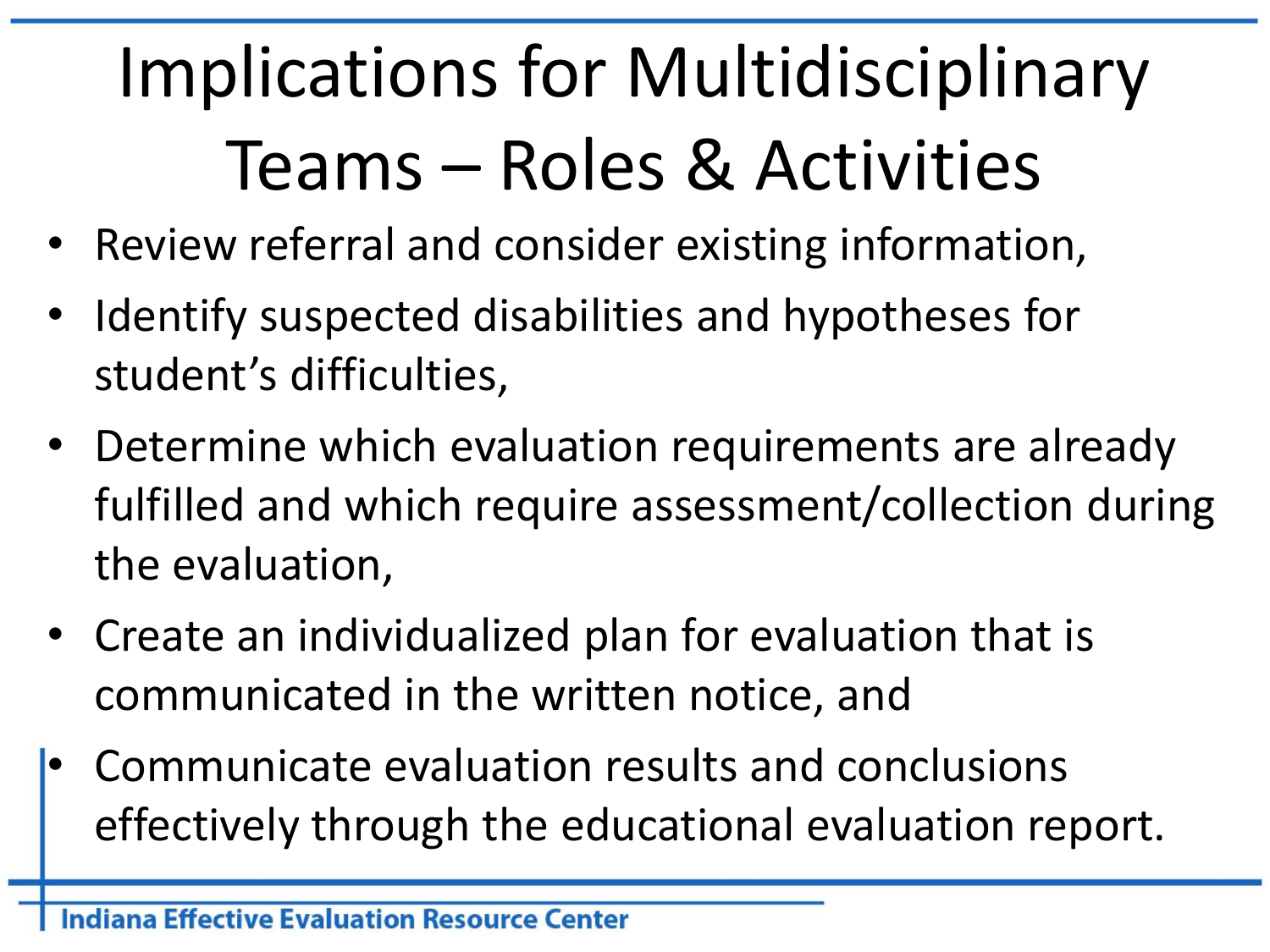# Top 10 by Category

• Evaluation procedures

• Eligibility criteria defined

• Educational evaluation reports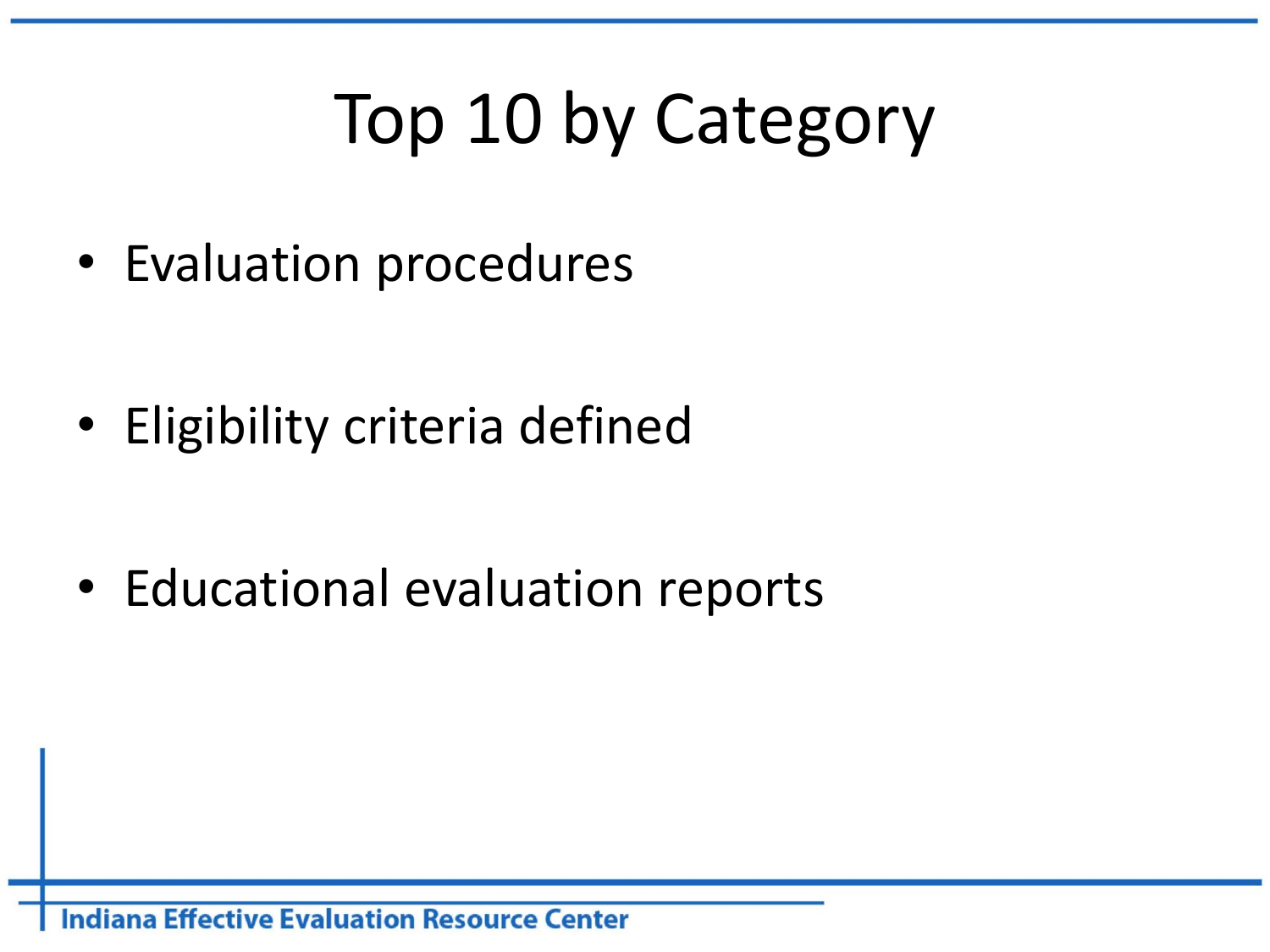# In my district….

10. the two inclusionary determination elements are addressed in the SLD report.

- 9. the two exclusionary determination elements are addressed in the SLD report,
- 8. the fifth determination element, that of adverse effects, is addressed in the SLD report,
- 7. the SLD Certification, which identifies the specific

SLD area(s) and represents the agreement and/or dissent, of all team members, is included in the SLD report,

6. evidence of intervention planning, implementation, and impact included when insufficient progress option used,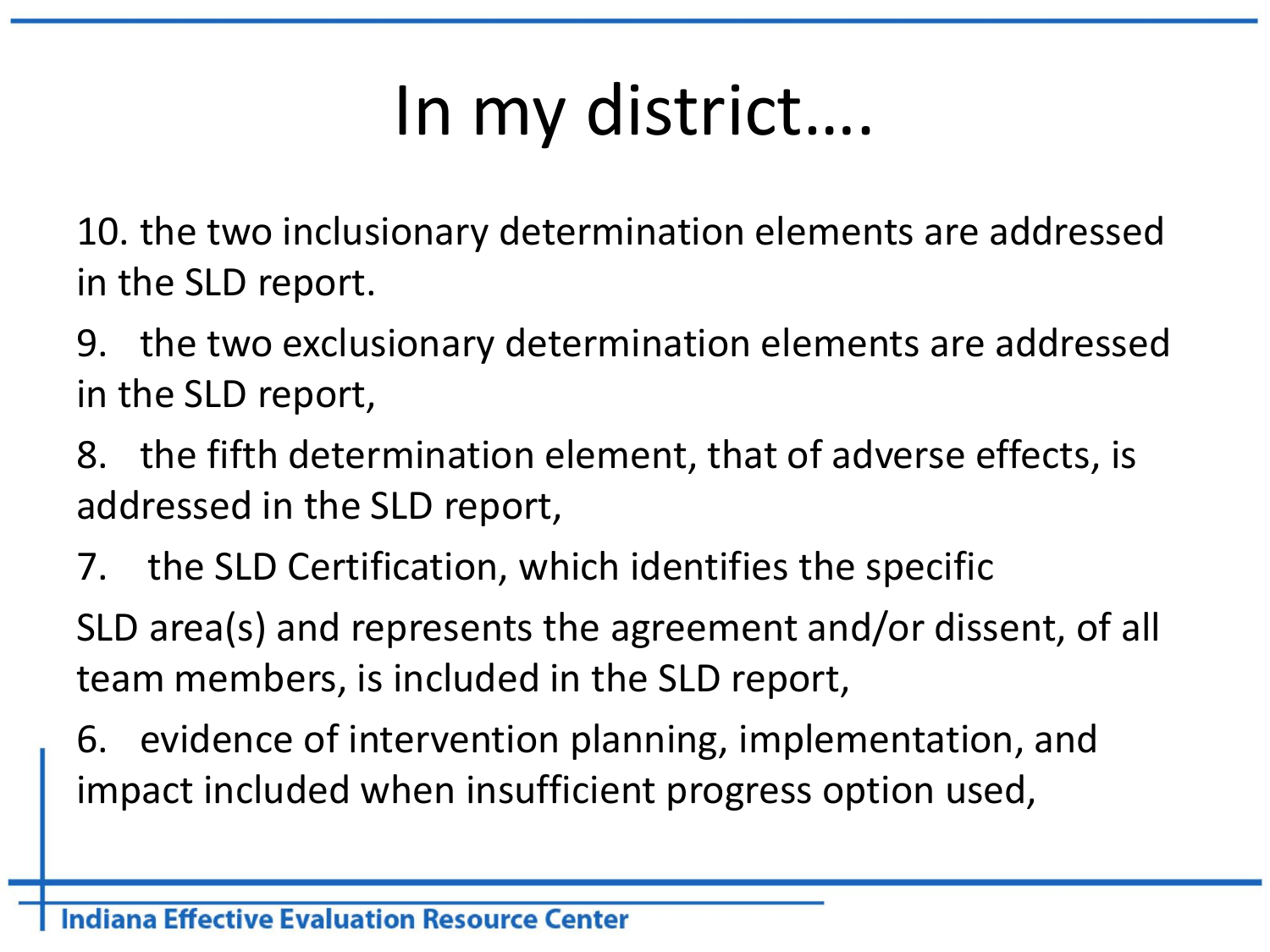# In my district…..

5. the term 'underachievement' is defined in writing for parents and staff,

4. Pattern of Strengths and Weaknesses and Insufficient Progress options are defined,

3. evidence is included in the SLD report to rule out other disabilities and limited English proficiency as primary factors when appropriate,

2. evidence is included in the SLD report of appropriate instruction, with repeated assessments at reasonable intervals,

1. our local SLD procedures are written and easily accessible for shared understanding by staff, parents and community agencies.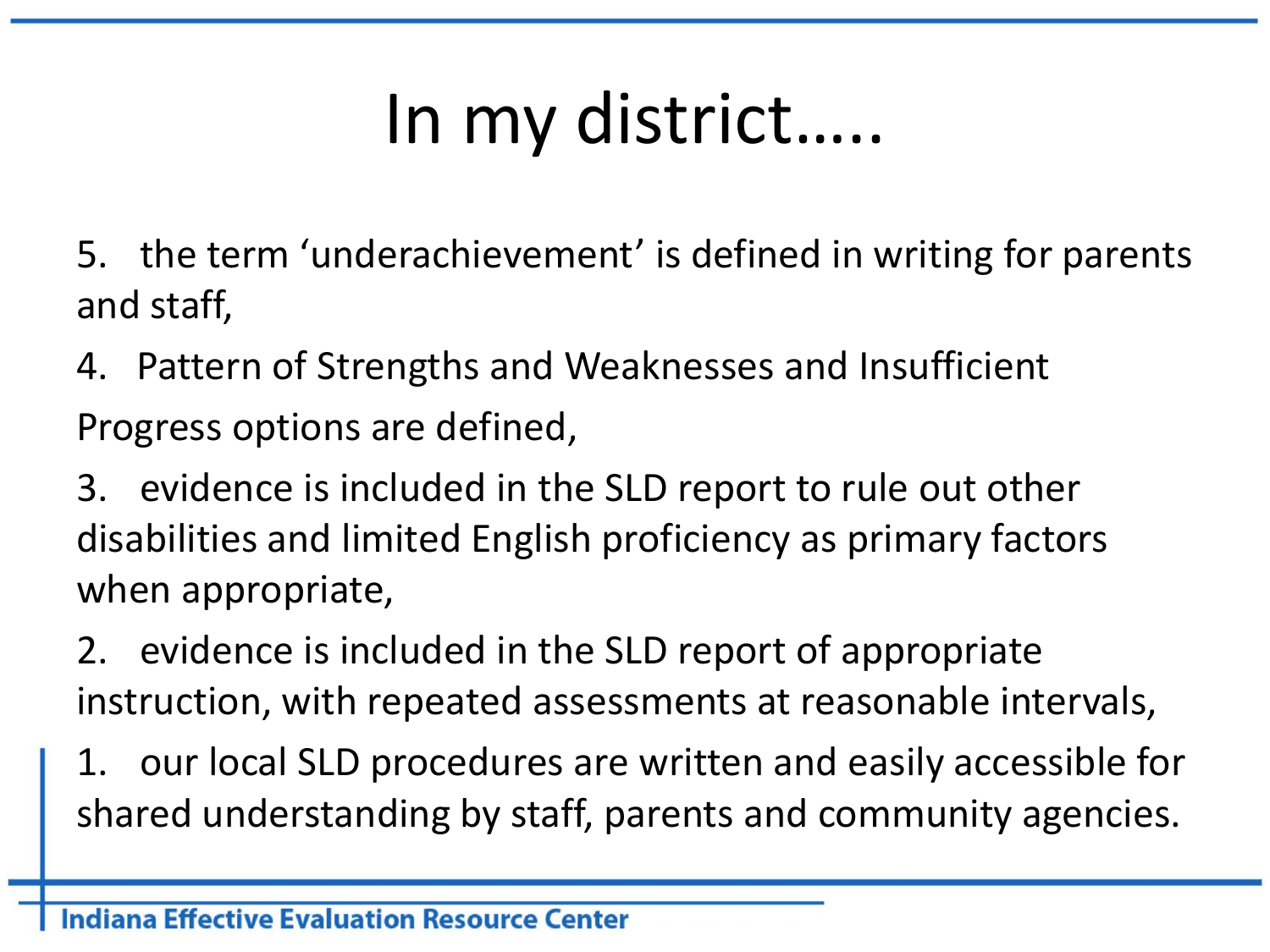### **FUTURE TRAINING OPPORTUNITIES**

Participate in online and face-to-face professional development opportunities to learn more about SLD evaluation requirements and eligibility criteria.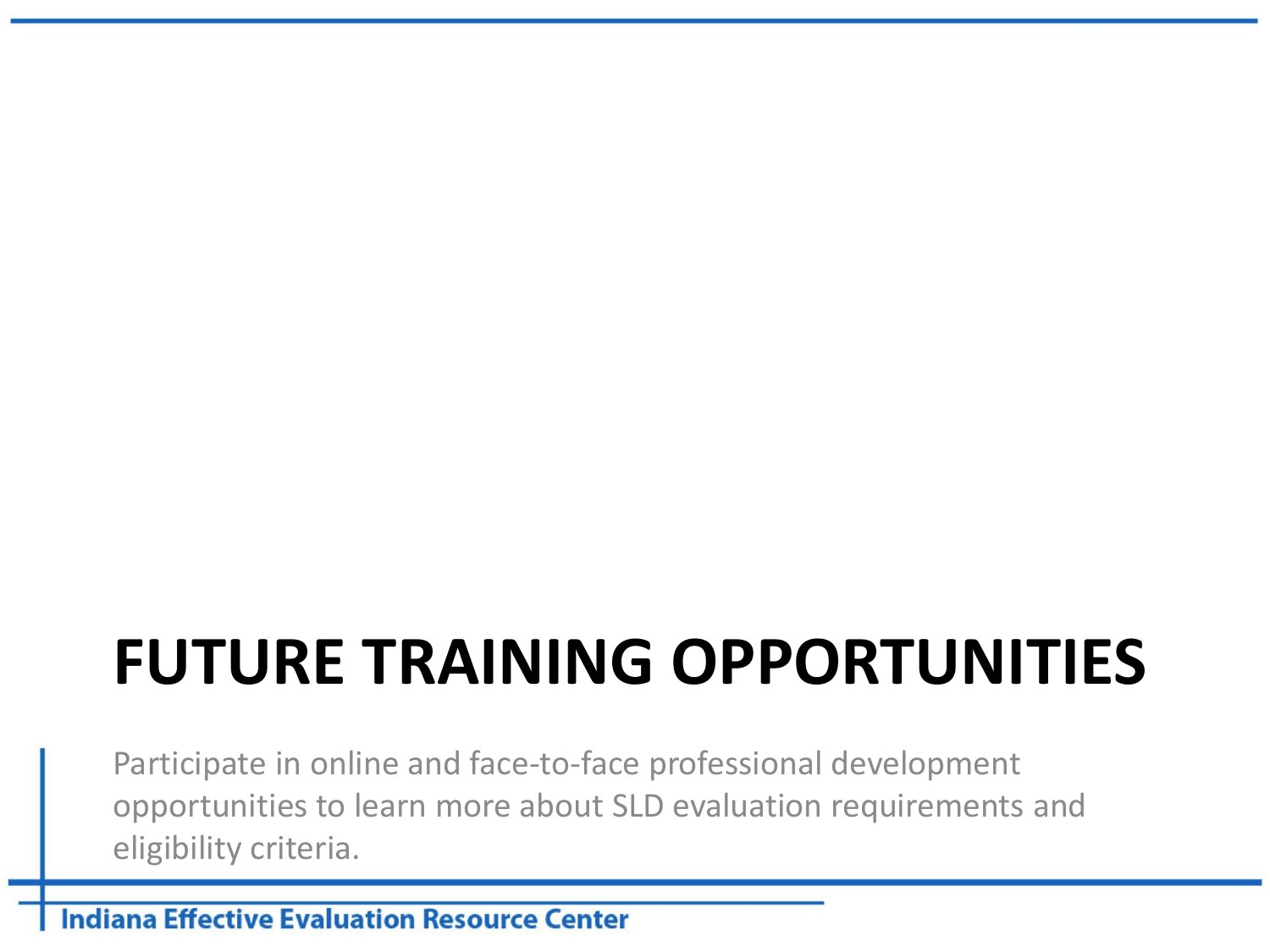### Online Training Components

| Written<br><b>Resources</b>       | • Considerations in SLD Evaluation and Eligibility Determination<br>• SLD Checklist Blank Template<br>• SLD Worksheet with Examples             |
|-----------------------------------|-------------------------------------------------------------------------------------------------------------------------------------------------|
| <b>Discussion</b><br><b>Board</b> | • Discuss SLD Evaluation and Identification with EERC Staff<br>• Discuss local SLD practices and procedures with colleagues<br>across the state |
| Webcasts                          | • Pre-recorded sessions developed to learn more about SLD<br>evaluation requirements and eligibility criteria.                                  |
| Webinars                          | • Two live, interactive web presentations about local policies,<br>procedures, and case conference considerations for SLD.                      |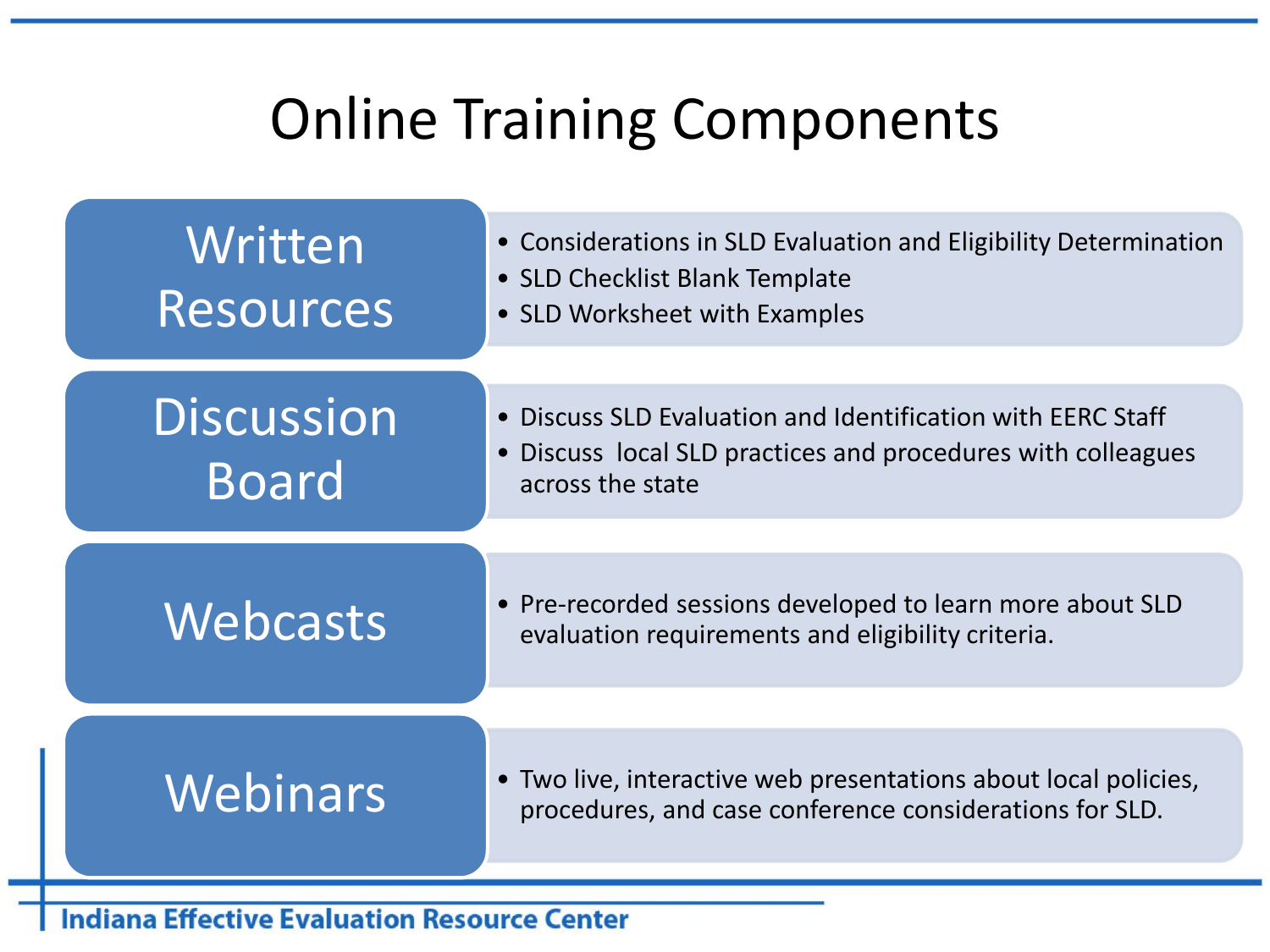EERC Discussion Board: *Considerations Regarding Specific Learning Disabilities*

You can view past and current discussions as a guest, which does not require a login. If you would like to join the active discussion board and add your own posts, then you will need to register your login.

### **Coming October 18th!**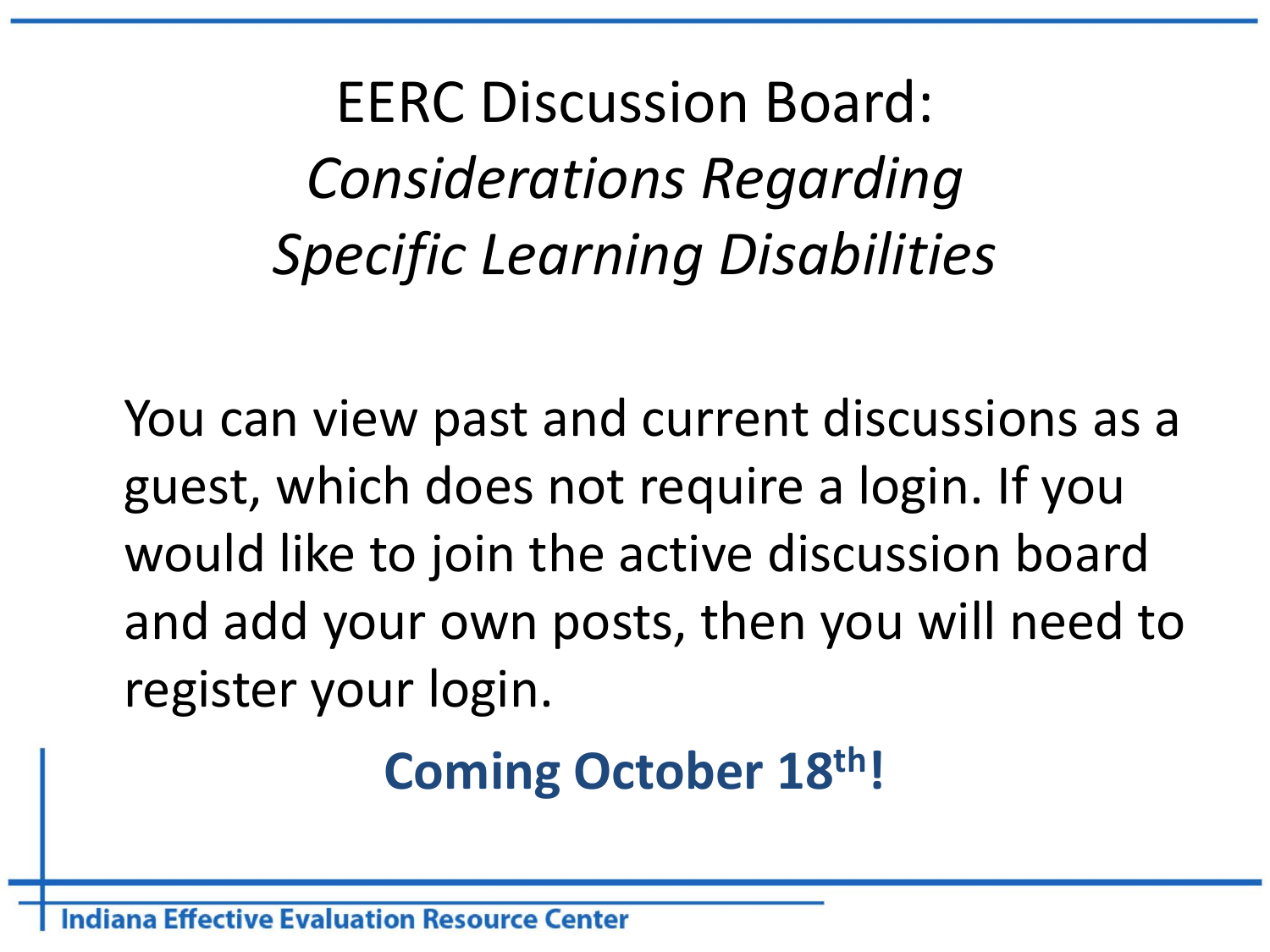### Upcoming Conference Presentations

Indiana Association of School Psychologists Fall Conference

- October 10-11, 2011; [www.iasponline.org](http://www.iasponline.org/)
- Topic: Considerations in SLD Evaluation and Eligibility Determination: Resources and Case Studies
- Topic: Models to Document a Pattern of Strengths and Weaknesses for SLD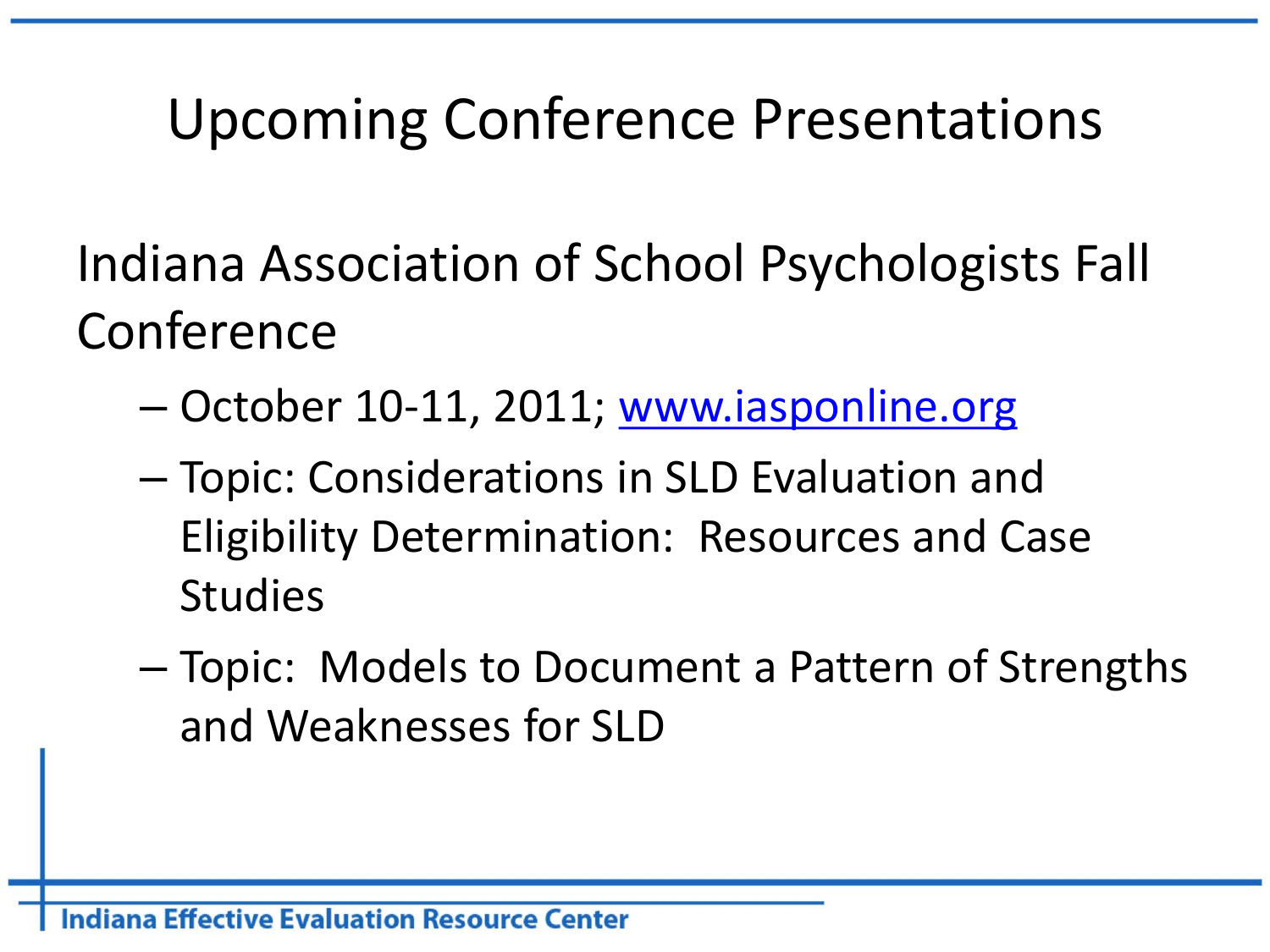### Educational Evaluation Reports Pilot Project

- Small number of districts/cooperatives working with EERC staff to
	- develop enhanced educational evaluation reports and report writing processes (for SLD and other categories), and
	- explore use of educational evaluation report feature in IIEP.
- Interested in participating? Questions?
	- Contact Leah Nellis, [leah.nellis@indstate.edu](mailto:leah.nellis@indstate.edu)
	- by October 17<sup>th</sup>.

**Effective Evaluation Resource Center**